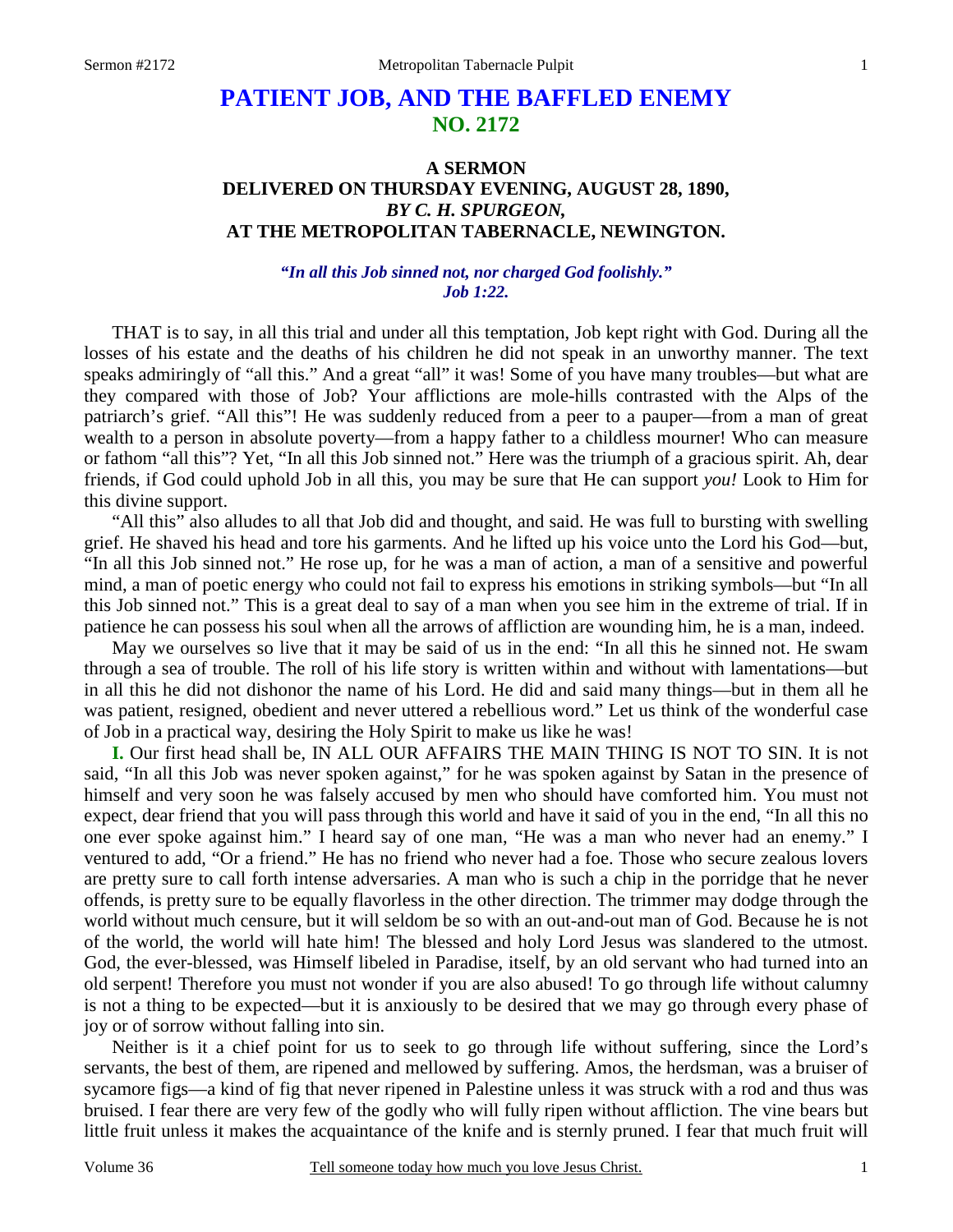seldom be forthcoming without much tribulation. A high character might be produced, I suppose, by continued prosperity, but it has very seldom been the case. Adversity, however it may appear to be our foe, is our true friend and, after a little acquaintance with it, we receive it as a precious thing, the prophecy of a coming joy. It should be no ambition of ours to traverse a smooth path without thorn or stone. Rather let us ask—

> *"Shall Simon bear the cross alone, And all the rest go free? No, there's a cross for everyone, And there's a cross for me."*

Dear friends, I think, also that it should not be our ambition to go through the world without sadness of heart. It is true that heaviness of heart is worse than bodily suffering—"A wounded spirit who can bear?" Some persons, however, seem to endure terrible trouble without much feeling. They are casehardened, stout-hearted, thick-skinned persons—and truly I have half envied them at times and almost prayed to lose that sensitiveness which causes fear—but it would be a very doubtful blessing. We need to be tender that we may feel the slightest touch of God's hand. "Be you not as the horse, or as the mule, which have no understanding, whose mouth must be held in with bit and bridle, lest they come near unto you." The apostle says, "Though now for a season, if need be, *you are in heaviness* through manifold temptations." Many read it as if there were a necessity for the trial and so, indeed, there is. But the necessity in the passage has reference to *being in heaviness*. If you can bear trial without ever being heavy, it is scarcely a trial to you. "The blueness of a wound cleanses away evil." It is the ache of the ache—it is the sting of the wasp which works effectively on the heart. If we do not smart under the rod, what is the use of it to us? Therefore I would not have you ask that you may be kept from sadness of soul—but I would have you pray seven times a day from the very heart of your being, "Lord, keep me from sin." May it be said at the last, of every one of us, that in all this we sinned not!

 Remember, if the grace of God prevents our affliction from driving us into sin, then *Satan is defeated*. Satan did not care what Job suffered, so long as he could but hope to make him sin. And he was foiled when he did not sin. He must have regretted that he tried him, when he found that he could not make him sin. I think I hear the Fiend muttering, "Give him back his camels. Give him back his sheep, if by the loss of these his patience and resignation are made manifest." If he could not extract a rebellious speech from Job, the tempter had lost all his cruel efforts—his malice had spent itself without result. If he could not make the good man sin, nor charge God foolishly, he was defeated and God was glorified! If in enduring your particular trouble, my dear friend, you do not fall into sin, you are more than a conqueror over him that hates you. The arch-enemy will fly away confounded from you if you are able to resist him while darkness covers your soul. If you conquer him in your hour of grief, you conquer, indeed! May your conflict with Apollyon be like that of Christian in *"Pilgrim's Progress,"* and to you, also, may a monument be erected, bearing this inscription—

> *"The man so bravely played the man, He made the fiend to fly; Whereof a monument I stand The same to testify."*

 If you do not sin while under the stress of heavy trouble, *God will be honored*. He is not so much glorified by preserving you from trouble as by upholding you *in* trouble. He allows you to be tried that His grace in you may be tested and glorified. When one Winstanley, years ago, built a lighthouse on the Eddystone Rock, he said that he was sure that it would stand any storm that ever blew and he should himself like to be in it in the fiercest tempest that ever drove adown the Channel. It came to pass that he *was* in his own lighthouse one night and there came a tremendous blast which swept him and his lighthouse clean away so that he was never heard of again. He courted trial because he believed in his work—God permits trial because He knows that His wisdom and divine grace have made us able to bear it. The lighthouse which was afterwards built on the Eddystone has had all manner of storms beating upon it but it has outlived them all, and therefore its builder's name is held in honor. Even thus our God is glorified in every trial of His saints when their grace enables them to endure with patience. "There,"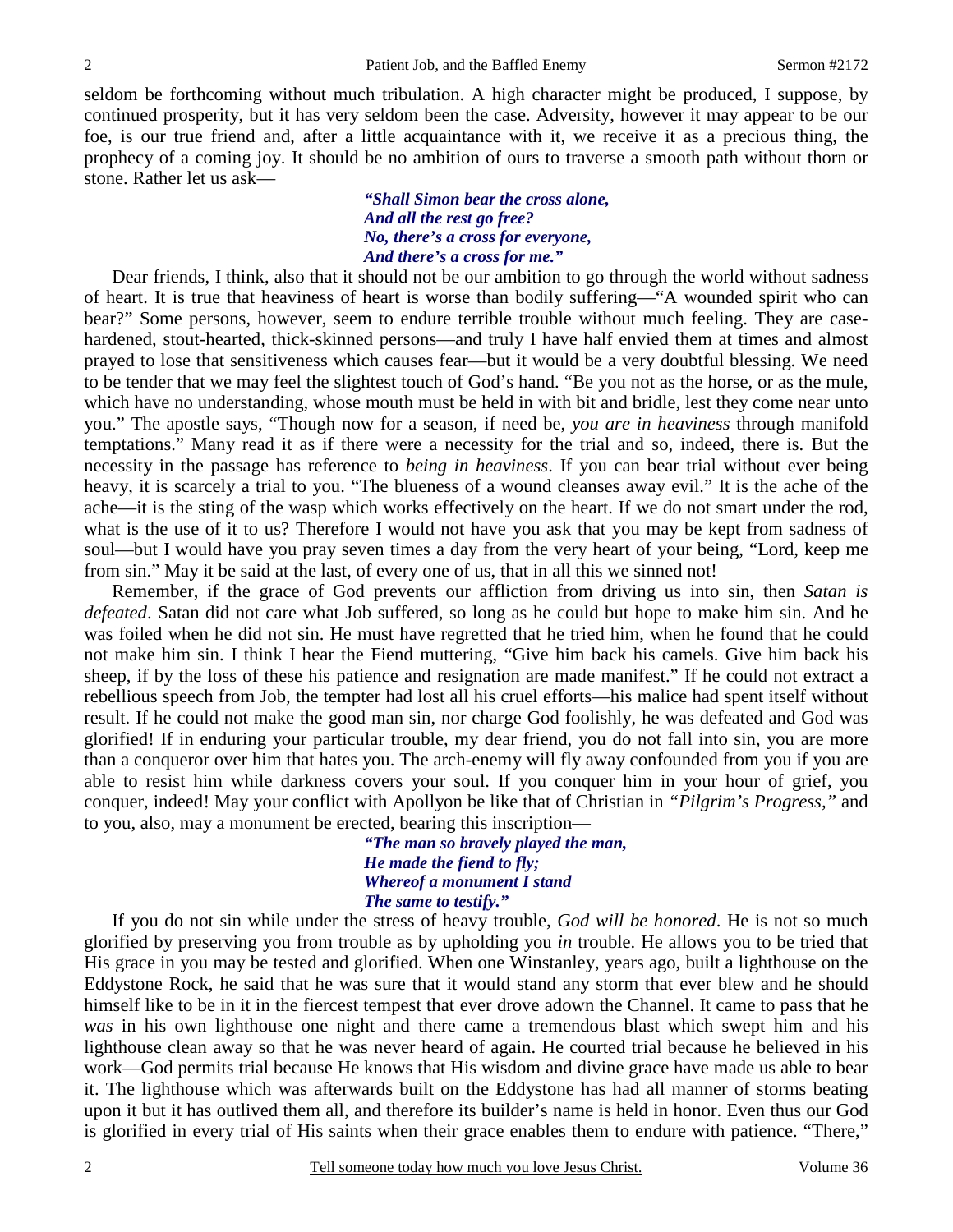says He, "see what grace can do, what suffering it can endure, what labors it can perform!" Grace is like an athlete performing before the great King and His heavenly court. A cloud of witnesses look down upon the feats of faith and note with joy how it achieves everything which the Lord appoints it to perform. It even enters into contest with Satan, the fiend of hell, and gives him a signal overthrow—and He that made the athlete and trained him for the contest is honored thereby. If you do not sin in your trouble, your endurance of trial will bring glory to God!

 Remember, furthermore, that if you do not sin, *you yourself will be no loser by all your tribulations*. Sin alone can injure you. But if you remain steadfast, though you are stripped, you will be clothed with glory! Though you are deprived of comfort, you will lose no real blessing. True, it may not seem a pleasant thing to be stripped and yet if one is soon going to bed it is of no great consequence. It is no easy thing to part with wealth—but if thereby you are unburdened—the loss is a gain. A child of God may have the knife sharply cutting him, but if it only removes the superfluous wood, it may be of the utmost benefit to the fruitage of the tree—and that is the main thing. If the metal in the pot loses none of its gold, all that it does lose is well lost and is, indeed, really gained. Though you are reduced in circumstances, what does it matter if you are enlarged in spirit? Though you are sick in body, what does it matter if your soul's health is furthered? To sin would be terrible—to abide in holiness is triumph! In all our affliction may there be no defection. The Lord may send us a ton of trouble, but this will be better than an ounce of sin! Do not let all your prayer run after deliverance from sorrow, but first of all pray, "Let not any iniquity have dominion over me." Seek first the kingdom of God and obedience to Him, and then deliverance shall be added unto you. We are permitted to say, "Lord, keep us from trouble," but we are *commanded* to pray, "Deliver us from the evil one." Should trials come to us, even like those which happened to Job, it shall be well with our souls if our hearts are not drawn or driven into sin.

**II.** And, now, a second thought arises out of the text. IN ALL TIME OF TRIAL THERE IS SPECIAL FEAR OF OUR SINNING. It is well for the child of God to remember that the hour of darkness is an hour of danger. Suffering is fruitful soil for certain forms of sin. Hence it was necessary for the Holy Spirit to give a testimony to Job that, "In all this he sinned not." It looked as if he *must* sin but yet he did not sin—and this is recorded by inspiration as a memorable fact. He still held fast his integrity and bowed before the will of the Lord. Dear friends, if you are approaching a season of trouble, watch and pray that in entering upon trial you may not also enter upon sinning. Many have sorely grieved their God by what they have said and done in the hour of sorrow.

 For instance, we are apt to *grow impatient*. We murmur against the Lord. We think our trial is too long, or that prayer is not answered when it ought to be. If God is faithful, why does He not hasten to deliver His child? In the olden time He rode upon a cherub and did fly, yes, He did fly upon the wings of the wind—why are His chariots now so long in coming? The feet of His mercy seem shod with lead. Petulance and complaining are sins which easily beset those who are severely tried. Men are apt to have bitter thoughts of God when He puts His hand into the bitter box and brings out the quinine of sorrow. Of the two sexes, women usually carry the prize for patience, especially in bodily sickness. As for us, who are made of rougher stuff, it is to our shame that we are, as a rule, very impatient of pain. We do not so much lose our patience as show that we have none! Job, under his first set of trials was not swift to complain, for you have heard of the patience of Job which the Holy Spirit takes care to mention in the New Testament.

 We are even tempted to *rebellion* against God. I have met with cases in which rebellious words have been uttered and even spoken again and again. One said in my hearing, "God has taken away my mother and I shall never forgive Him. I can never think of Him as a God of love as once I did." Such words will cause a child of God more pain than the loss, itself, would have occasioned. I heard one say of his dying child, whom I was called in to visit, that he could not believe that God would be so unjust as to take his daughter from him. Indeed, he spoke so rebelliously that I, with all gentleness, but with deep solemnity of soul, admonished him that I feared the Lord would visit him for such proud speeches. It was clear that his child would soon die and I feared that he would die himself, when the shock came, because he so stoutly quarreled with the Lord. I said to myself, "A child of God cannot speak in this way about his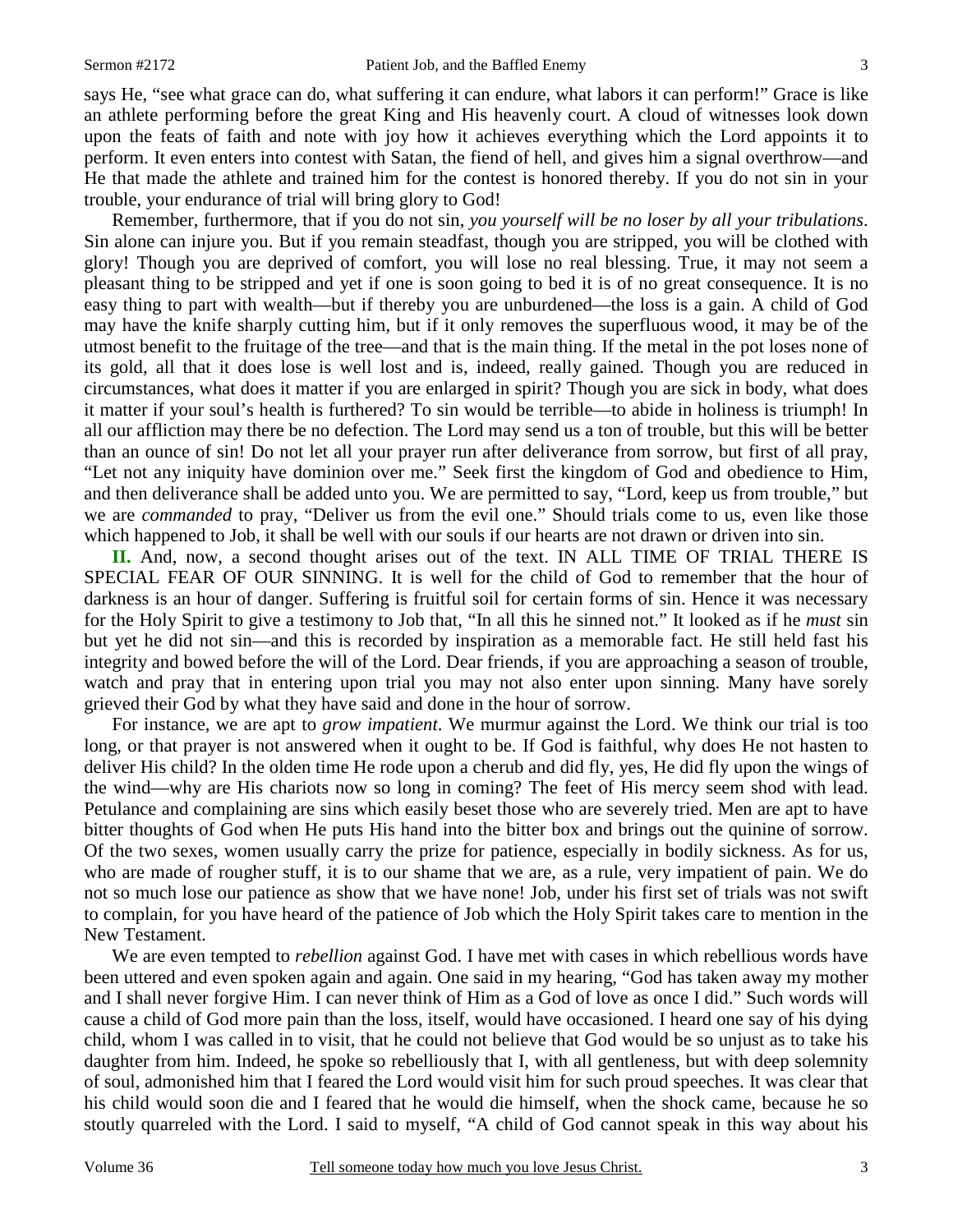Father without coming under further chastisement." It came to pass as I expected and he, himself, was laid low. Grieved as I was, I was by no means surprised. How can we rebel against God and hope to prosper in that rebellion? With the stubborn He will show Himself stubborn and we shall find out what a world of misery *that* will bring us! Oh, for divine grace not only to yield because we must, but because we trust! May we say, "It is the Lord—let Him do what seems good to Him"! Before that temptation Job did not fall, for in this respect he sinned not.

 We may also sin by *despair*. An afflicted one said, "I shall never look up again. I shall go mourning all my days." Dear friend, why not be cheerful again? Are God's mercies clean gone forever? You are bid to believe *always*. "Who is among you that walks in darkness and has no light? Let him trust in the name of the Lord, and stay upon his God." In the dark is the place for trust, not for despair! A child that is sullen will probably make for himself 10 times more misery than the rod, itself, would cause him. Who dares despair while God bids him trust? Come, if you are as poor as Job, be as patient as Job and you will find hope ever shining like a star which never sets.

 Many sin by *unbelieving speeches*. I have repeated one or two naughty things that God's children have said, but Job said nothing of the kind. He bravely said, "The Lord gave, and the Lord has taken away; blessed be the name of the Lord."

 Men have been driven into *a kind of atheism* by successive troubles. They have wickedly argued— "There cannot be a God, or He would not let me suffer so." Beloved, you must not speak as the foolish do—and such speech is sheer folly. Your mouth would be greatly defiled if you were thus to vex the Holy Spirit. Has the Lord saved you and will you speak against Him? I have no time to say more where so much might be added. The Lord preserve us in trying times from sinning either with heart, or hands, or lips.

**III.** Notice, thirdly, that IN ACTS OF MOURNING WE NEED NOT SIN. Listen—you are allowed to weep. You are allowed to show that you suffer by your losses. See what Job did. "Job arose and tore his mantle, and shaved his head, and fell down upon the ground, and worshipped." And "in all this Job sinned not." The mother wept much over her child and yet she may not have sinned—a mother's grief and a mother's love are sacred things. When a dear child is mourned over, those may have been not only perfectly natural tears, but even holy tears. The husband lamented sorely when his beloved was taken from him. He was right. I should have thought far less of him if he had not done so. "Jesus wept."

 But there is a measure in the expression of grief. Job was not wrong in tearing his garment—he might have been wrong if he had torn it into shreds. He was not wrong in shaving his head—he would have erred had he torn out his hair, as some have done whom despair has turned into maniacs. He deliberately took the razor and shaved his head—and in this he sinned not. You may wear mourning saints did so in other times. You may weep, for it may, perhaps, be a relaxing of your strained emotions. Do not restrain the boiling floods. A flood of tears without may assuage the deluge of grief within. Job's acts of mourning were moderate and seemly—toned down by his faith. I wish that Christians did not so often follow the way of the world at their funerals, but would try to make it clear that they sorrow not even as others that are without hope. You may wear black as long as it does not become the ensign of rebellion against the will of the Lord.

 Job's words, also, though very strong, were very true—"Naked came I out of my mother's womb, and naked shall I return." If we say no more than the truth, we may say it if the tone is not that of murmuring, although, perhaps sometimes it might be better to be altogether silent, like Aaron, who held his peace. David said, "I opened not my mouth; because You did it." If we cannot maintain a golden silence, yet let our speech be silver—we must use nothing less than precious metal.

 Job mourned and yet did not sin, for he mourned and *worshipped* as he mourned. This is what I commend to you who are mourning at this time. If you must fall on the ground, worship there before the Lord! If your heart is bowed down, emulate the holy ones who fall on their faces and worship God! I believe that some of the truest, purest, sweetest and strongest devotion has come to God from hearts that were breaking with grief. Remember, then, that in acts of mourning there is not, of necessity, any sin.

4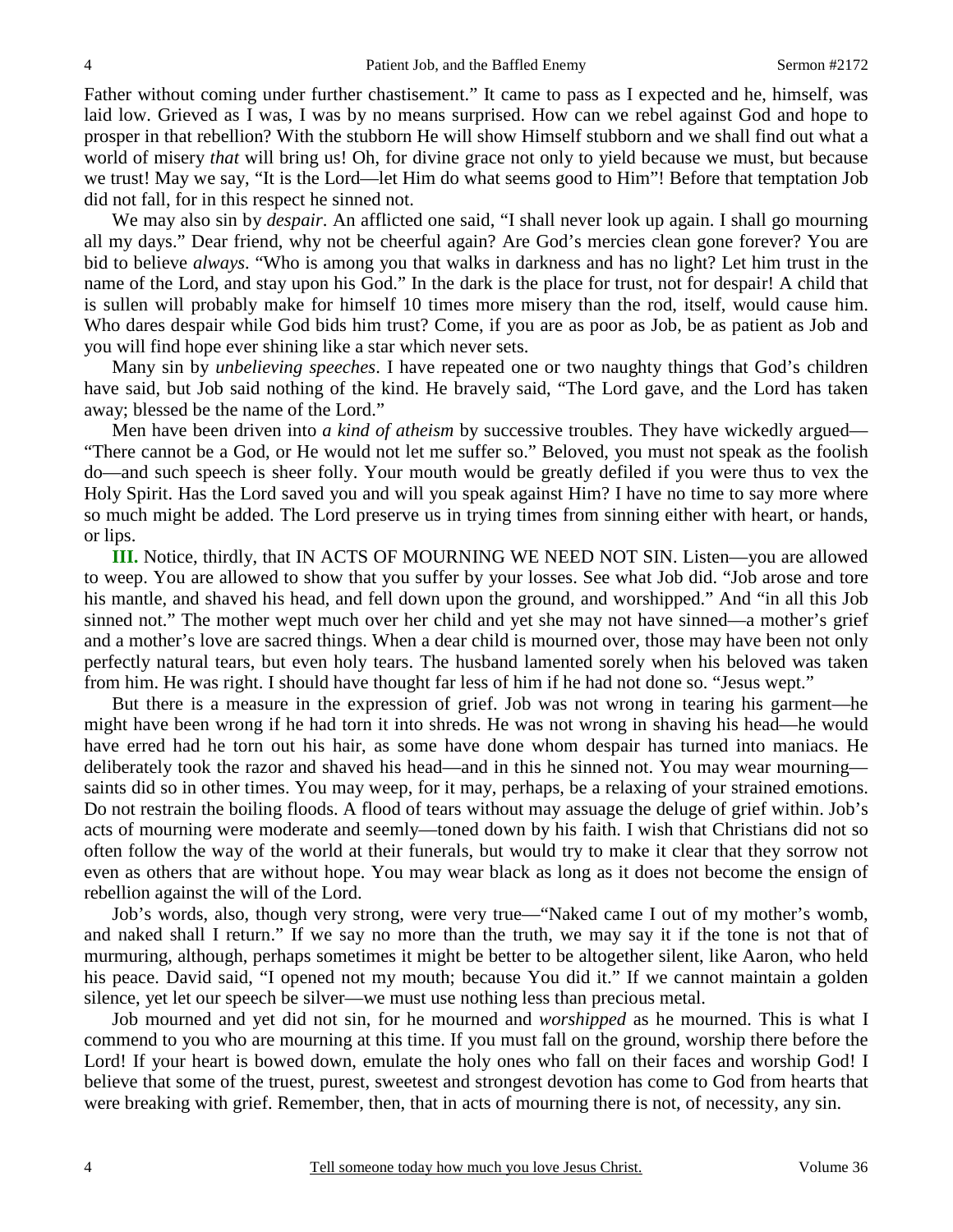**IV.** But, fourthly, IN CHARGING GOD FOOLISHLY WE SIN GREATLY. "Job sinned not" and the phrase which explains it is, "nor charged God foolishly." Here let me say that *to call God to our judgment seat at all is a high crime and felony!* "No, but, O man, who are you that replies against God?" Woe unto him that contends with his Maker! The Lord is absolutely sovereign and He gives no account of His matters. We are usurping fools when we pretend to sit in judgment upon the Judge of all the earth!

 In the next place, *we sin in requiring that we should understand God*. What? Is God under bonds to explain Himself to us? Do we threaten to revolt unless He will put Himself right with us? Blessed be His name, He is inscrutable and I am glad to have Him so! Do you want your God to explain His dispensations? Are you not content to believe Him? The demand for explanation is unbelief! This is, indeed, making yourselves to be wiser than God! Let us bow before Him without a question. He is Jehovah and that ends the matter! He would have His children feel that what He wills is always best. Bow before God and prostrate your desires and thoughts and judgment before His throne. What He does is wise and true and kind—and of this we are sure. We can very easily charge God foolishly, but we had better not charge Him at all, for who are we that we should call the eternal to account?

 We charge God foolishly *when we imagine that He is unjust*. "Ah!" said one, "When I was a worldling I prospered. But ever since I have been a Christian I have endured no end of losses and troubles." Do you mean to insinuate that the Lord does not treat you justly? Think a minute and stand corrected. If the Lord were to deal with you according to strict justice, where would you be? If He were now to call you to account for your sins and lay bare the naked sword of justice, what would become of you? You would be at once in despair and very soon in hell! Never charge upon the Lord a failure of justice, for this is to sin with a vengeance.

 Some, however, *will bring foolish charges against His love*. "How can He be a God of love if He permits me to suffer so?" You forget that word—"As many as I tenderly love," (for that is the Greek word), "I rebuke and chasten." The more the Lord loves you, the more surely He will rebuke any and every evil that He sees in you! You are so precious to Him that He desires to make you perfect in every good work to do His will. God prizes you much, my sister, or you would not have to be so often ground upon the wheel to take away all your warts and make the jewel of your soul to shine. "Oh," said a worldling to me when I was in great pain and weakness of body, "is this the way God treats His children? Then I am glad I am not one." How my heart burned within me and my eyes flashed as I said that I would take an eternity of such pain as I endured sooner than stand in the place of the man who preferred ease to God. I felt it would be hell to me to have a doubt of my adoption and whatever pain I might suffer was a trifle so long as I knew that the Lord was my God. Every child of God under such a taunt would feel exceedingly jealous for the honor of his Lord. Beloved, we are willing to take the divine love with every possible drawback that can be concerned—for the love of our Father is a weight of glory—and all the sorrows of time are but "light afflictions" and they last but for a moment. How sweet to hear the Lord say—

### *"In love I correct you your gold to refine; To make you, at length, in My likeness to shine"!*

 Alas, at times, unbelief charges God foolishly with reference to His power! We think that He cannot help us in some peculiar trial. Throw to the winds such fears—they are unworthy of us and dishonoring to our Lord! Is anything too hard for the Lord? Through flood and fire He will bring us in safely.

 We may be so foolish as to doubt *His wisdom*. If He is All-Wise, how can He suffer us to be in such straits and to sink as low as we do? What folly is this? Who are you, that you would measure the wisdom of God? Shall an owl begin to compute the light of the sun? Or an ant estimate the eternal hills? Shall some tiny animalcules, sporting with myriads of others in a drop of water, begin to trace the bounds of the sea? What are you? Who are you, that you should set your judgment against that of the Lord God Almighty? Less than nothing, will you censure the infinite? A worm of the dust, will you arraign the mighty God? Be this far from you! Job did not so, for he sinned not, nor charged God foolishly.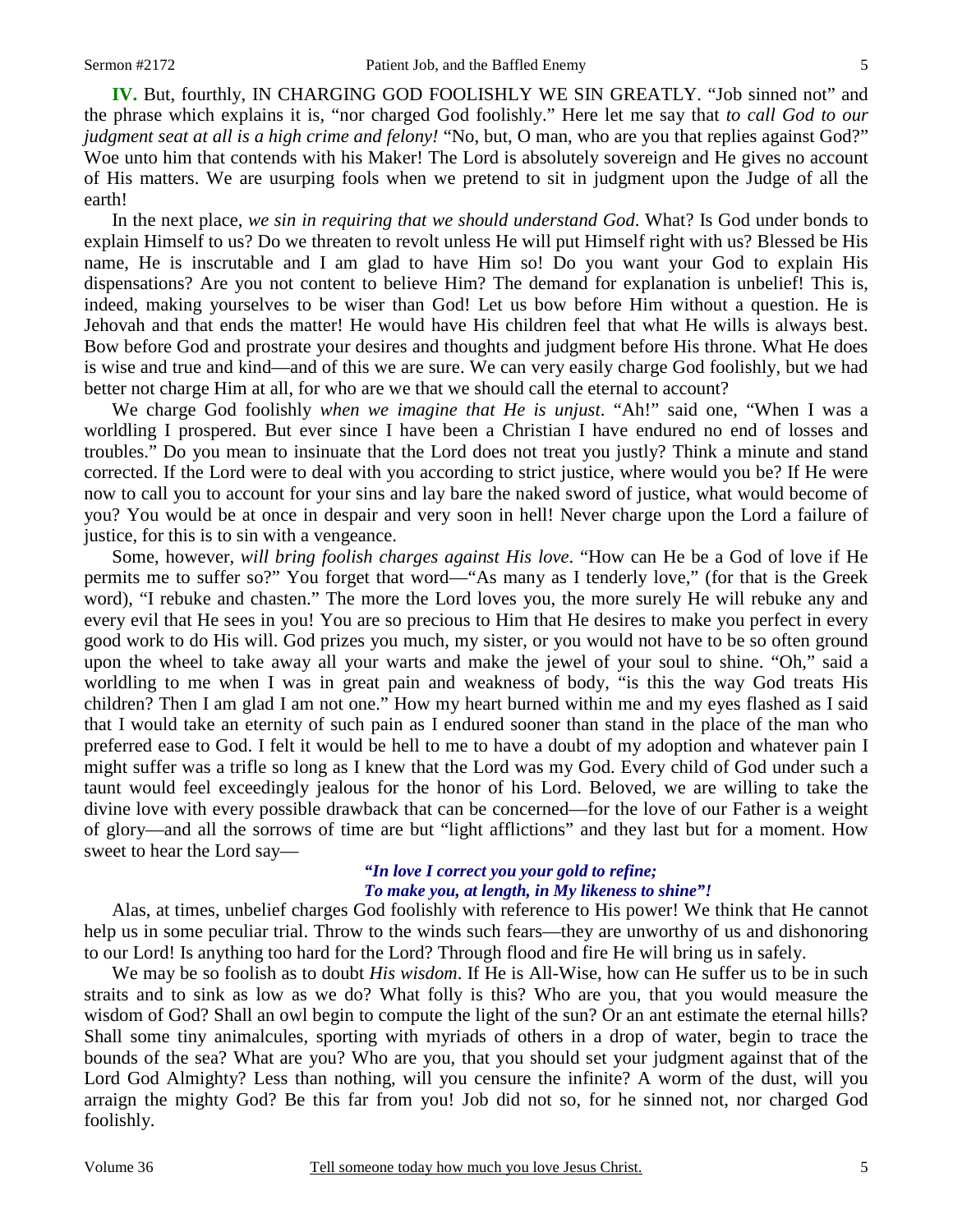**V.** Lastly—as I must close in haste—TO COME THROUGH GREAT TRIAL WITHOUT SIN IS THE HONOR OF THE SAINTS. If we are tried and come forth from it naked as when we were born, we need not be ashamed. And if we come out of it without sinning, then the greatness of the affliction increases the honor of our victory. "In all this Job sinned not"—the, "all this," is a part of the glory with which grace covered him.

 Suppose that your life was all ease. Suppose that you were brought up tenderly from a child. Suppose that you were well educated, left with a sufficient fortune to gratify every wish and happily married. Suppose that you were free from sickness, lifted above care, grinding labor and heavy sorrow what then? Assuredly you could never be noted for patience! Who would ever have heard of Job if he had not been tried? None would have said of him, "In all this Job sinned not." Only by his patience could he be perfected and immortalized! Suppose that your record should be—from birth a sufferer, throughout life a struggler. At home a wrestler and abroad a soldier and a cross-bearer—and, notwithstanding all this, full of joy and peace, through strong believing—tried to the uttermost, yet found faithful. In such a chronicle there is something worth remembering! There is no glory in being a feather-bed soldier, a man bedecked with gorgeous regimentals, but never beautified by a scar, or ennobled by a wound. All that you ever hear of such a soldier is that his spurs jingle on the pavement as he walks. There is no history for this carpet-knight. He is just a dandy. He never smelled gunpowder in his life, or if he did, he fetched out his scent-bottle to kill the offensive odor. Well, that will not make much show in the story of the nations. If we could have our choice and we were as wise as the Lord Himself, we should choose the troubles which He has appointed us and we should not spare ourselves a single pang. Who wants to paddle about a duck pond all his life? No, Lord, if You will bid me go upon the waters, let me launch out into the deep! Those who are uplifted to the heavens by the billows and then go down again to the deeps as ocean yawns—these see the works of the Lord and His wonders in the deep! Discomforts and dangers make men of us and then we deal no more with childish things, but with eternal matters! If we had no troubles, we should in the end be dumb for lack of themes to speak upon—but now we are storing up incidents worth the telling to our brothers and sisters when we join the family circle before the throne! Tried souls can tell of the infinite mercy and love of God, who helped them, and delivered them! Give me an interesting life, after all, and if it is to be an interesting life, then it must be one that has its full share of trouble as Job's had! Then shall it be heaven to hear the verdict of the great Judge—"In all this My servant sinned not."

 The honor of a Christian, or, let me say, the honor of God's divine grace in a Christian, is when we have so acted that we have obeyed in detail, not forgetting any point of duty. "In all this Job sinned not," neither in what he *thought*, or *said*, or *did—*nor even in what he did *not* say, and did *not* do—"In all this Job sinned not." We are apt to purpose that we will shut ourselves up in our own room and never go out into the world again, or attempt to speak or act any more. Surely, that would be a great blank and a blot upon our lives. No! No! No! We must not say, "I will speak no more in the name of the Lord." Go on speaking! Go on acting! Go on suffering! Breast the wave, Christian! Swim to the other shore and may God's infinite mercy be seen in bringing you there! Crowd your life with action and adorn it with patience, so that it shall be said, "In all this he sinned not." God grant us a detailed obedience, a following of the Lord fully, a perfect working out of the minute points of service!

 I feel that I must add just this. As I read the verse through, it looked too dry for me and so I wet it with a tear. "In all this Job sinned not, nor charged God foolishly," and yet I, who have suffered so little, have often sinned and, I fear, in times of anguish, have charged God foolishly. Dear friends, is not this true of some of you? If so, let your tears follow mine. But yet the tear will not wash out the sin! Fly to the fountain filled with blood and wash there from sins of impatience, sins of petulance, sins of rebellion, and sins of unbelief! These are real sins and they must be washed away in the blood of the Lamb. Oh, how dear that fountain is to us! How dear to you who have often to lie in bed and suffer—for you still sin! How dear to us who have health and strength to serve God, for we see sin in our holy things and we need to be purged from its defilement! You that go into business every day and mix up